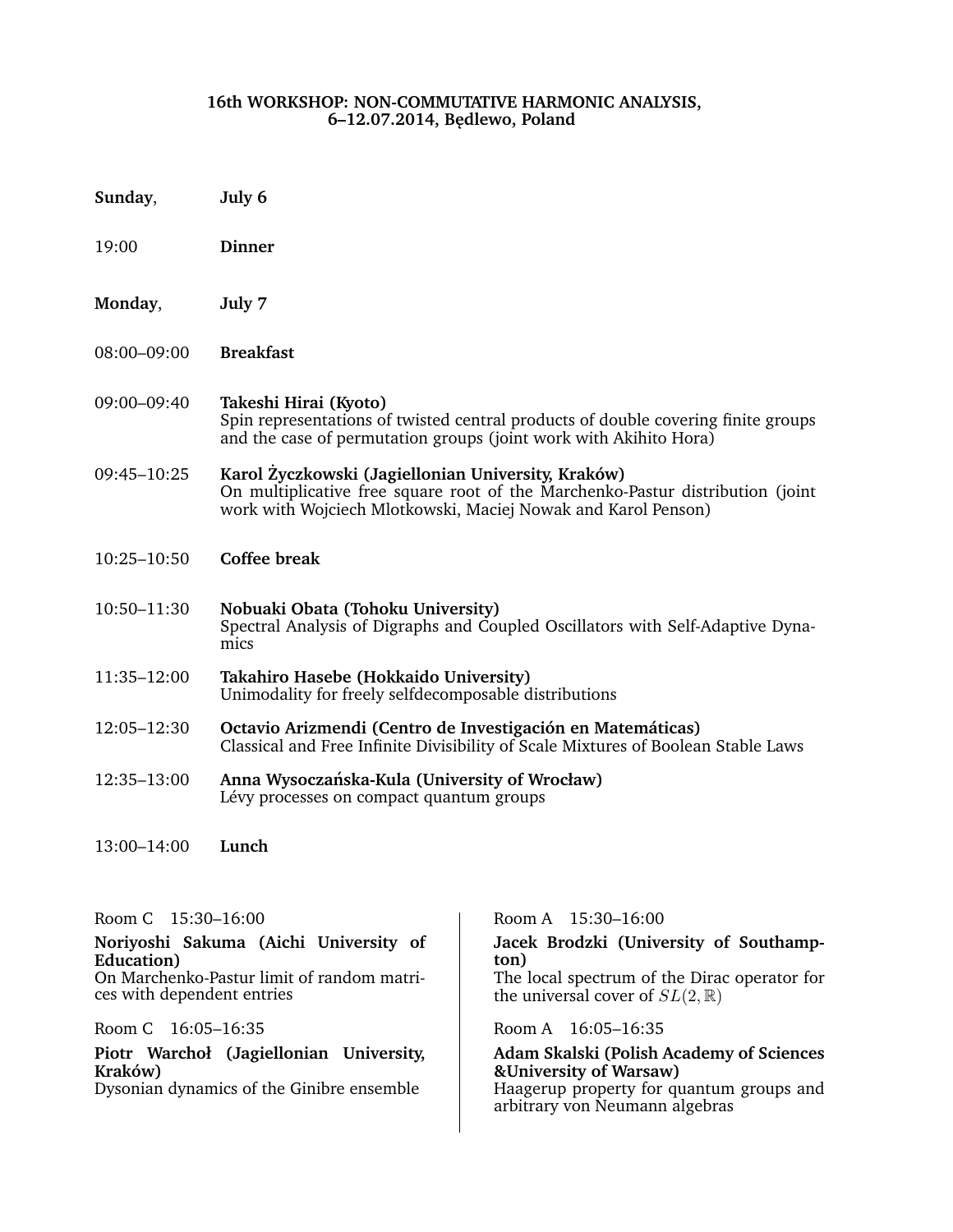### 16:35–17:10 **Coffee and cakes**

**Jacek Grela (Jagiellonian University, Kraków)** Diffusion of non-hermitian matrix models Combinatorics of Cumulants

The diagonal of real symmetric matrices of given spectra as measure space and Zuber Itzycson Harish Chandra integral over the Orthogonal group

Room C 18:20-18:50 Room A 18:20-18:50

**Mykhailo Poplavskyi (University of Warwick)** Annihilated random walks as an extended

Pfaffian point process

Room C 17:10-17:40 Room A 17:10-17:40 **Franz Lehner (Technische Universität Graz)**

Room C 17:45–18:15 Room A 17:45–18:15

**Avital Frumkin (Tel Aviv University) Vincel Hoang Ngoc Minh (Université Paris-Nord)** Factorization and Renormalization

**Marie Choda (Osaka Kyoiku University)**

Operator Algebraic Shannon's Interpretation for Entropy-preserving Stochastic Averages

- 19:00–20:00 **Dinner**
- 20:00–21:00 **Baby Talk**–**Marius Junge** Stochastic integration for martingales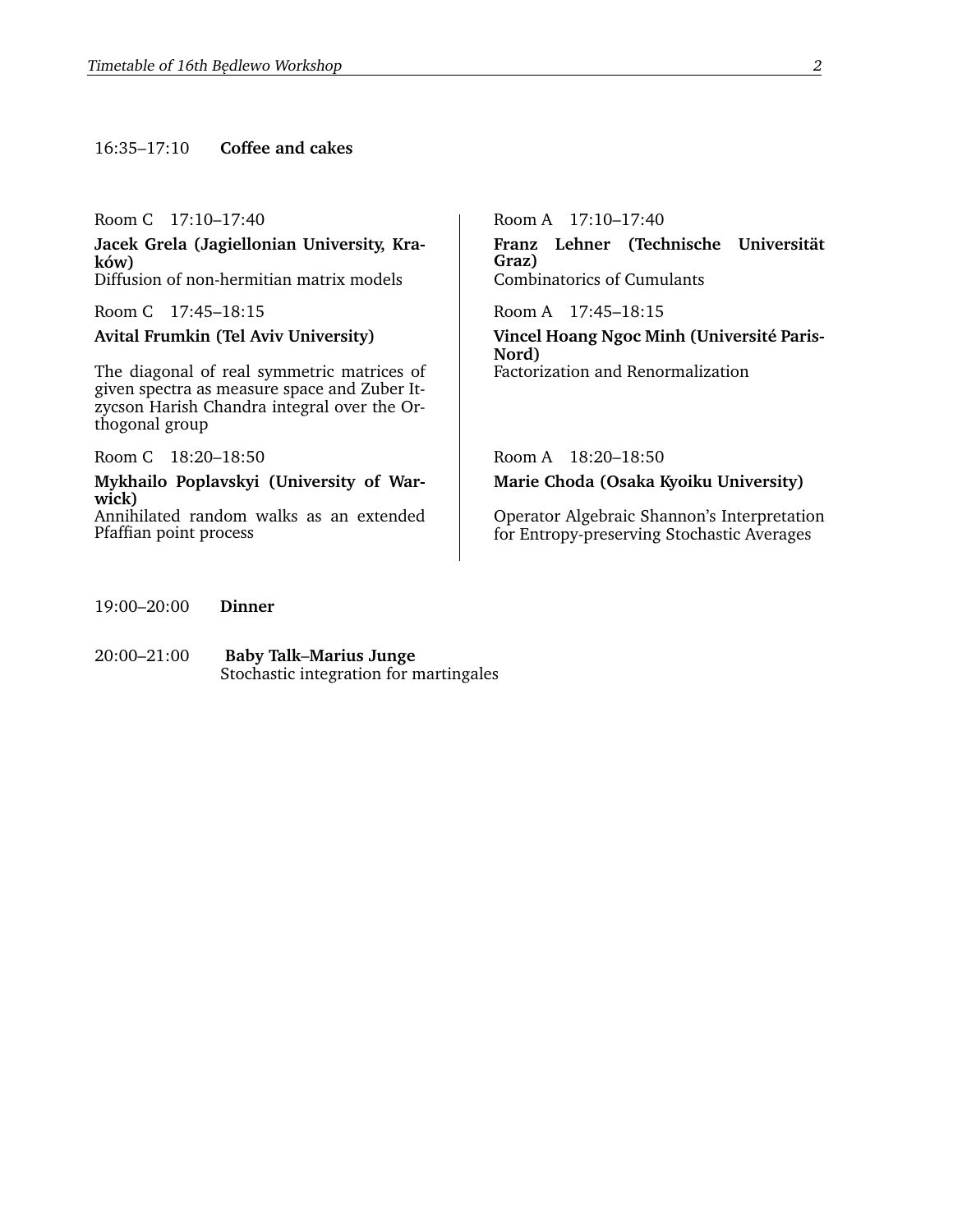| Tuesday,        | July 8                                                                                                                                                                 |
|-----------------|------------------------------------------------------------------------------------------------------------------------------------------------------------------------|
| 08:00-09:00     | <b>Breakfast</b>                                                                                                                                                       |
| 09:00-09:40     | Yasuyuki Kawahigashi (University of Tokyo)<br>Subfactors, tensor categories and boundary conformal field theory                                                        |
| 09:45-10:25     | Gérard Duchamp (Université Paris-Nord)<br>Noncommutative symmetric functions, bases in duality and representations                                                     |
| $10:25 - 10:50$ | Coffee break                                                                                                                                                           |
| 10:50-11:30     | Piotr Soltan (University of Warsaw)<br>A characterization of amenability of locally compact groups and quantum groups                                                  |
| 11:35-12:00     | Yanqi Qiu (Aix-Marseille Université)<br>The spectral measure of infinite random matrices with Hua-Pickrell laws                                                        |
| $12:05 - 12:30$ | Søren Knudby (University of Copenhagen)<br>When do Fourier and Rajchman agree?                                                                                         |
| 12:35-13:00     | Mihai Popa (University of Texas at San Antonio)<br>Asymptotic Freeness and Matrix Transpose for Wishart and Unitarily Invariant<br><b>Ensembles of Random Matrices</b> |
| 13:00-13:10     | Picture                                                                                                                                                                |

13:10–14:00 **Lunch**

| Room C 15:30-16:00                                                                                              | Room A 15:30-16:00                                                                                                                                              |
|-----------------------------------------------------------------------------------------------------------------|-----------------------------------------------------------------------------------------------------------------------------------------------------------------|
| Wilhelm von Waldenfels (Heidelberg)                                                                             | Michaël Ulrich (Université de Franche-<br>Comté, Besançon)                                                                                                      |
| Measure theoretic formulation of quantum<br>white noise                                                         | Random Matrices and Free Lévy Processes                                                                                                                         |
| Room C 16:05-16:35                                                                                              | Room A $16:05-16:35$                                                                                                                                            |
| Joachim Zacharias (University of Glas-<br>gow)<br>Construction of spectral triples and quantum<br>metric spaces | Dániel Virosztek (Budapest University of<br><b>Technology and Economics)</b><br>Decomposition of matrix variances and sub-<br>additivities of certain entropies |

## 16:35–17:10 **Coffee and cakes**

17:10–18:10 **Poster session - Room C**

19:00 **Banquet**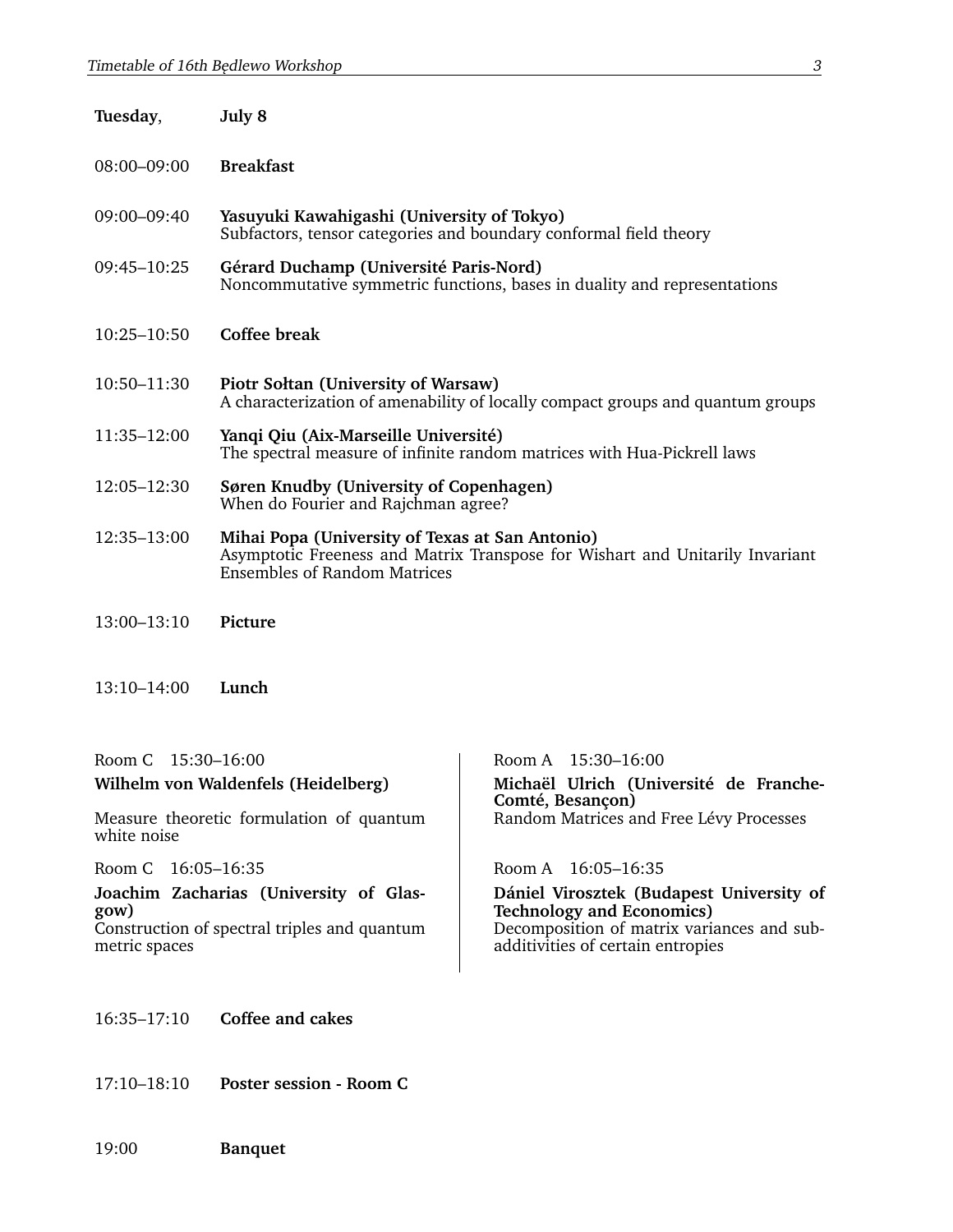| Wednesday,  | July 9                                                                                                                                             |
|-------------|----------------------------------------------------------------------------------------------------------------------------------------------------|
| 08:00-09:00 | <b>Breakfast</b>                                                                                                                                   |
| 09:00-09:40 | <b>Stanisław Lech Woronowicz (University of Warsaw)</b><br>Monoidal categories of $C^*$ -algebras                                                  |
| 09:45-10:25 | Marius Junge (Illinois at Urbana Champaign)<br>Riesz transforms and harmonic analysis                                                              |
| 10:25-10:50 | <b>Coffee break</b>                                                                                                                                |
| 10:50-11:30 | Uwe Franz (Université de Franche-Comté, Besançon)<br>Hunt's formula for the compact quantum groups $SU_q(N)$ and $U_q(N)$ .                        |
| 11:35–12:00 | Carlos Vargas Obieta (Universität des Saarlandes)<br>A General Solution to Eigenvalue Distributions of Hermitian Random Matrices                   |
| 12:05-12:30 | Seung-Hyeok Kye (Seoul National University)<br>Separable states with unique decompositions and applications to construction of<br>PPT entanglement |
| 12:35-13:00 | Ion Nechita (CNRS, Université de Toulouse)<br>Positive and completely positive maps via free additive powers of probability me-<br>asures          |
| 13:00-14:00 | Lunch                                                                                                                                              |
| 14:00       | Excursion                                                                                                                                          |
| 19:00-20:00 | <b>Dinner</b>                                                                                                                                      |
| 20:00-21:00 | <b>Baby Talk-Karol Penson</b><br>From coherent states to combinatorics and back                                                                    |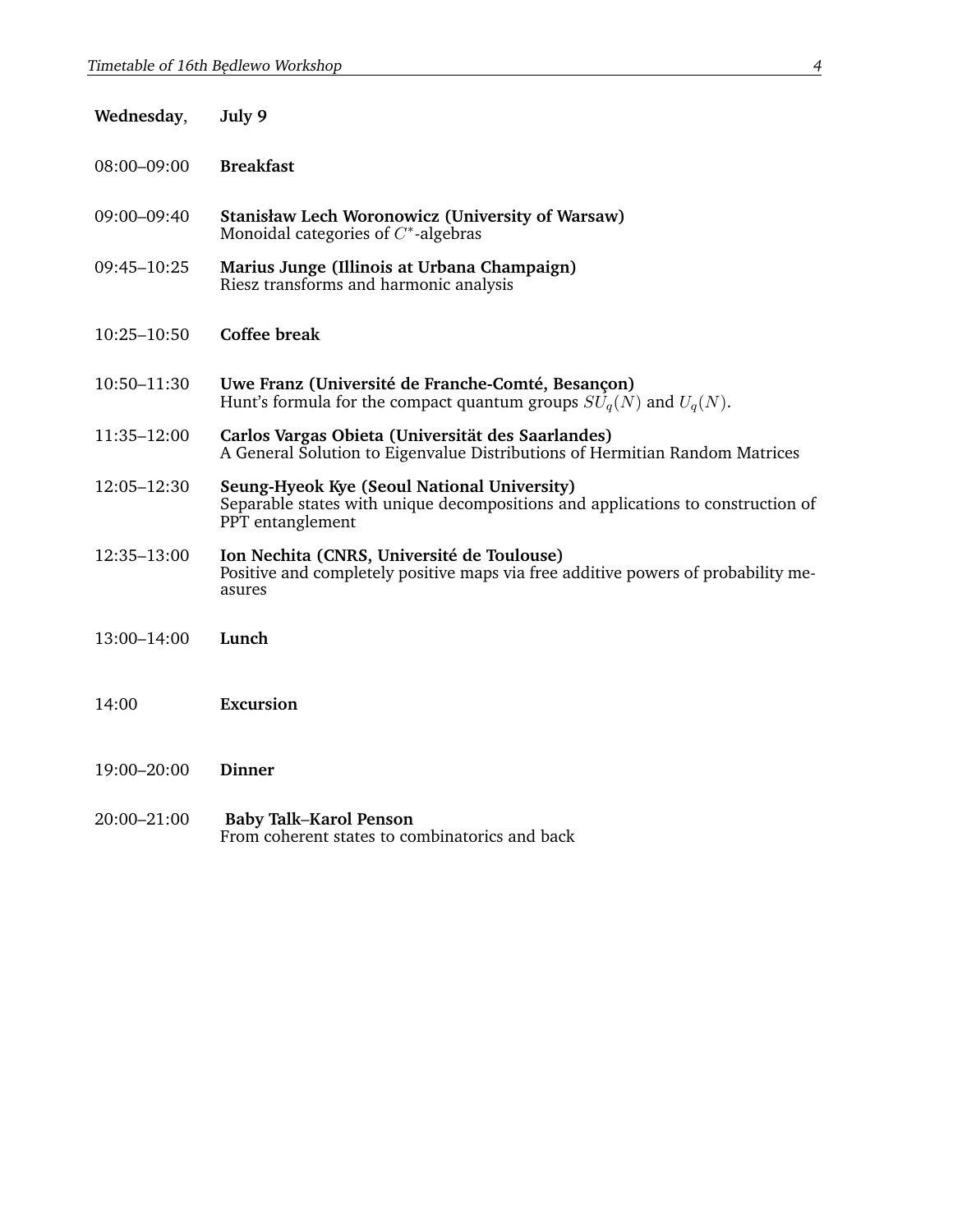| Thursday,       | July 10                                                                                                                                     |
|-----------------|---------------------------------------------------------------------------------------------------------------------------------------------|
| 08:00-09:00     | <b>Breakfast</b>                                                                                                                            |
| 09:00-09:40     | Robin Hudson (Loughborough University)<br>A causal quantum stochastic double product integral related to Lévy area                          |
| 09:45-10:25     | Tatsuya Tate (Tohoku University)<br>Powers of certain quantum walks                                                                         |
| $10:25 - 10:50$ | Coffee break                                                                                                                                |
| 10:50-11:30     | Jiun-Chau Wang (University of Saskatchewan)<br>Superconvergence to freely infinitely divisible laws                                         |
| 11:35-12:00     | Adam Paszkiewicz (University of Łódź)<br>On projections, quantum effects and solutions of some old problems on represen-<br>tations         |
| 12:05-12:30     | Janusz Wysoczański (University of Wrocław)<br>Generalisation of anyon statistics                                                            |
| 12:35-13:00     | Michał Wojtylak (Jagiellonian University, Kraków)<br>On the Weyl function for operators, linear pencils and structured random matri-<br>ces |
| 13:00-14:00     | Lunch                                                                                                                                       |

### **Nobuhiro Asai (Aichi University of Education)**

The q-deformed Bargmann measures related to Class I and III of Brenke-Chihara polynomials for  $0 < q < 1$ 

Room C 16:05-16:35 Room A 16:05-16:35

**Rachid El Harti (University Hassan I, Settat)**

The Banach-Stone theorem for some Banach ∗-algebras and Applications

Room C 15:30-16:00 Room A 15:30-16:00

**Arup Bose (Indian Statistical Institute, Kolkata)**

Convergence of a class of Toeplitz type matrices

### **Monika Bhattacharjee (Indian Statistical Institute, Kolkata)**

Limiting Spectral Distribution of Symmetrized Autocovariance Matrices under Infinite Dimensional Vector Linear Process and Its Application to Diagnosis the Time Series Model

16:35–17:10 **Coffee and cakes**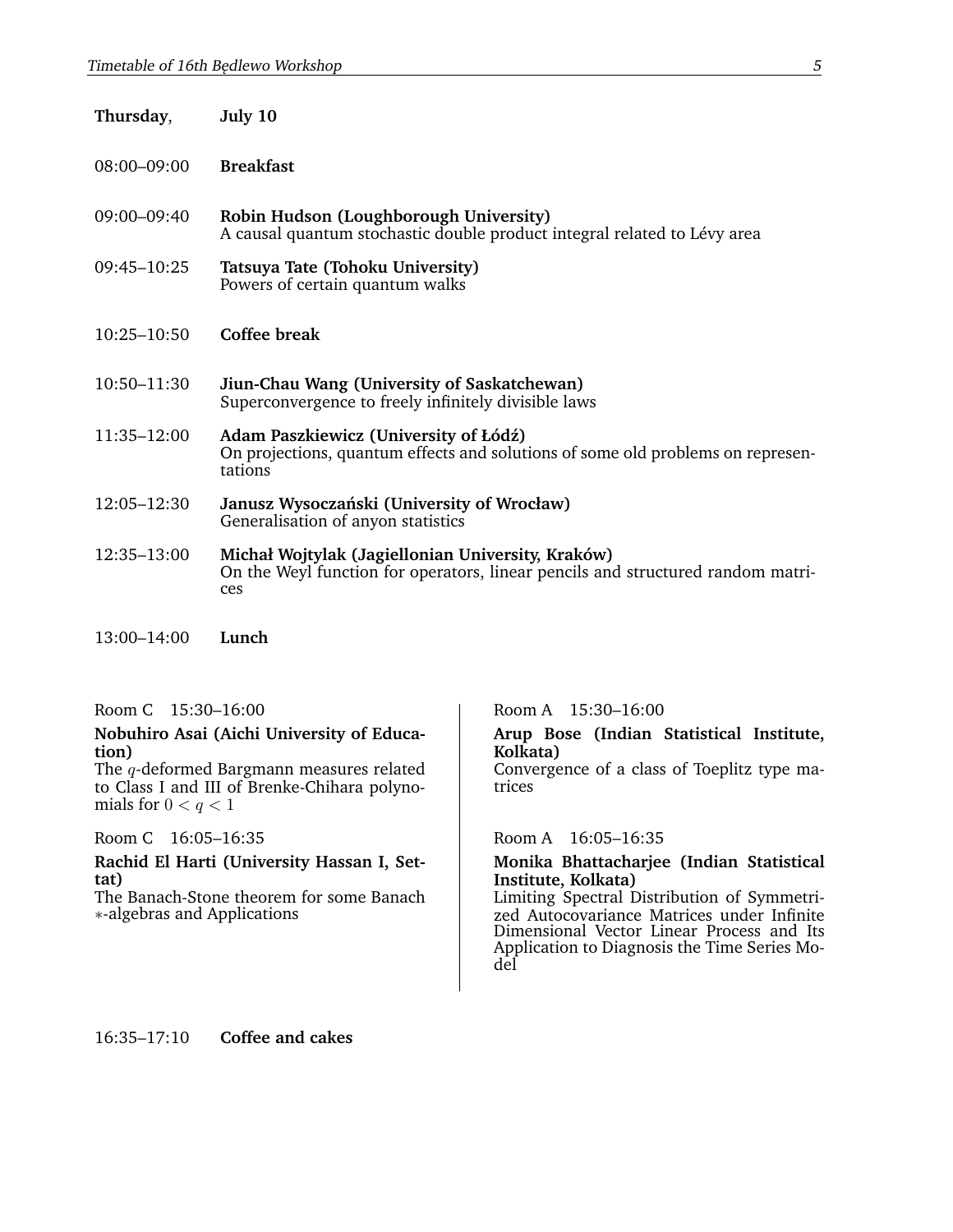# Room C 17:10-17:40 Room A 17:10-17:40

Quantum symmetries of noncommutative torus

Room C 17:45-18:15 Room A 17:45-18:15

Operator space approach to steering inequality - joint work with M. Horodecki and M. Marciniak.

Room C 18:20-18:50 Room A 18:20-18:50

Gaussian fluctuations of anisotropic Young diagrams

**Marcin Marciniak (University of Gdansk) ´ Ayan Bhattacharya (Indian Statistical Institute, Kolkata)** Heavy-tailed random fields indexed by trees

**Zhi Yin (University of Gdansk) ´ Kamil Szpojankowski (Warsaw University of Technology)** The Lukacs property in free probability and related characterization

Maciej Dołęga (University of Wrocław) **Hayato Saigo (Nagahama Institute of Bio-Science and Technology)** The Arcsine law and an asymptotic behavior of orthogonal polynomials

19:00 **Barbecue**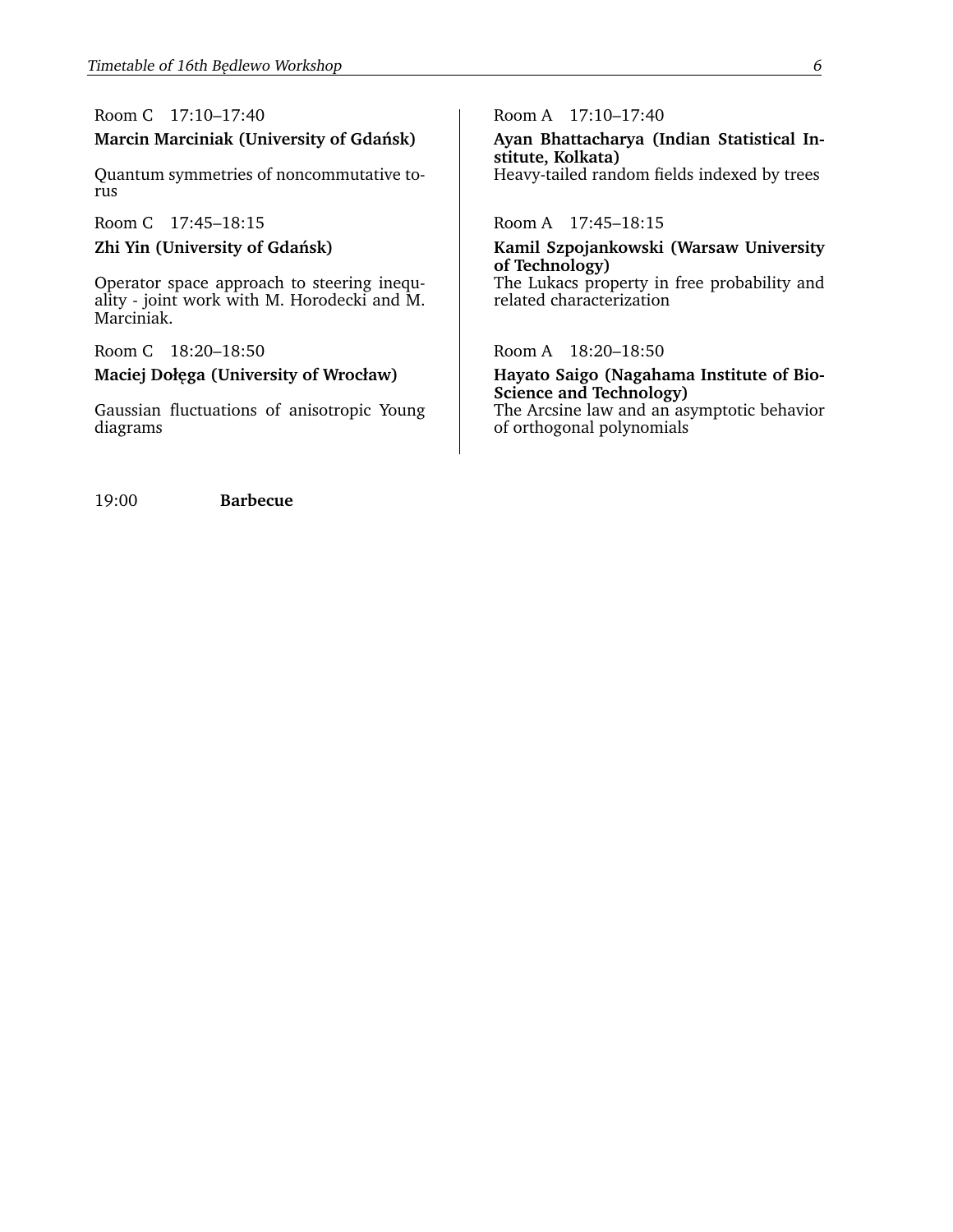| Friday,         | July 11                                                                                                                                                               |
|-----------------|-----------------------------------------------------------------------------------------------------------------------------------------------------------------------|
| $08:00 - 09:00$ | <b>Breakfast</b>                                                                                                                                                      |
| 09:00-09:40     | Gero Fendler (Universität Wien)<br>On the weak*-fixed point properties of Fourier-Stieltjes algebras and of the Ba-<br>nach space duals of separable $C^*$ -Algebras. |
| $09:45 - 10:25$ | Un Cig Ji (Chungbuk National University)<br>Quantum White Noise Differential Equations and Applications                                                               |
| $10:25 - 10:50$ | <b>Coffee break</b>                                                                                                                                                   |
| 10:50-11:30     | Fumio Hiai (Tohoku University)<br>Anti-norms and superadditivity inequalities in type $II_1$ factors                                                                  |
| 11:35-12:00     | Andrzej Łuczak (University of Łódź)<br>On the commutativity of states in von Neumann algebras                                                                         |
| 12:05-12:30     | Anna Jencova (Slovak Academy of Sciences, Bratislava)<br>Quantum versions of the classical randomization criterion                                                    |
| 12:35–13:00     | <b>Biswarup Das (Polish Academy of Sciences, Warsaw)</b><br>Eberlein compactification of quantum groups                                                               |
| 13:05–13:30     | Wiktor Ejsmont (University of Wrocław)<br>New characterization of two-state normal distribution                                                                       |
| 13:30–14:30     | Lunch                                                                                                                                                                 |
| $16:35 - 17:10$ | Coffee and cakes                                                                                                                                                      |
| 19:00-20:00     | <b>Dinner</b>                                                                                                                                                         |
| 20:00-21:00     | <b>Problem session</b>                                                                                                                                                |